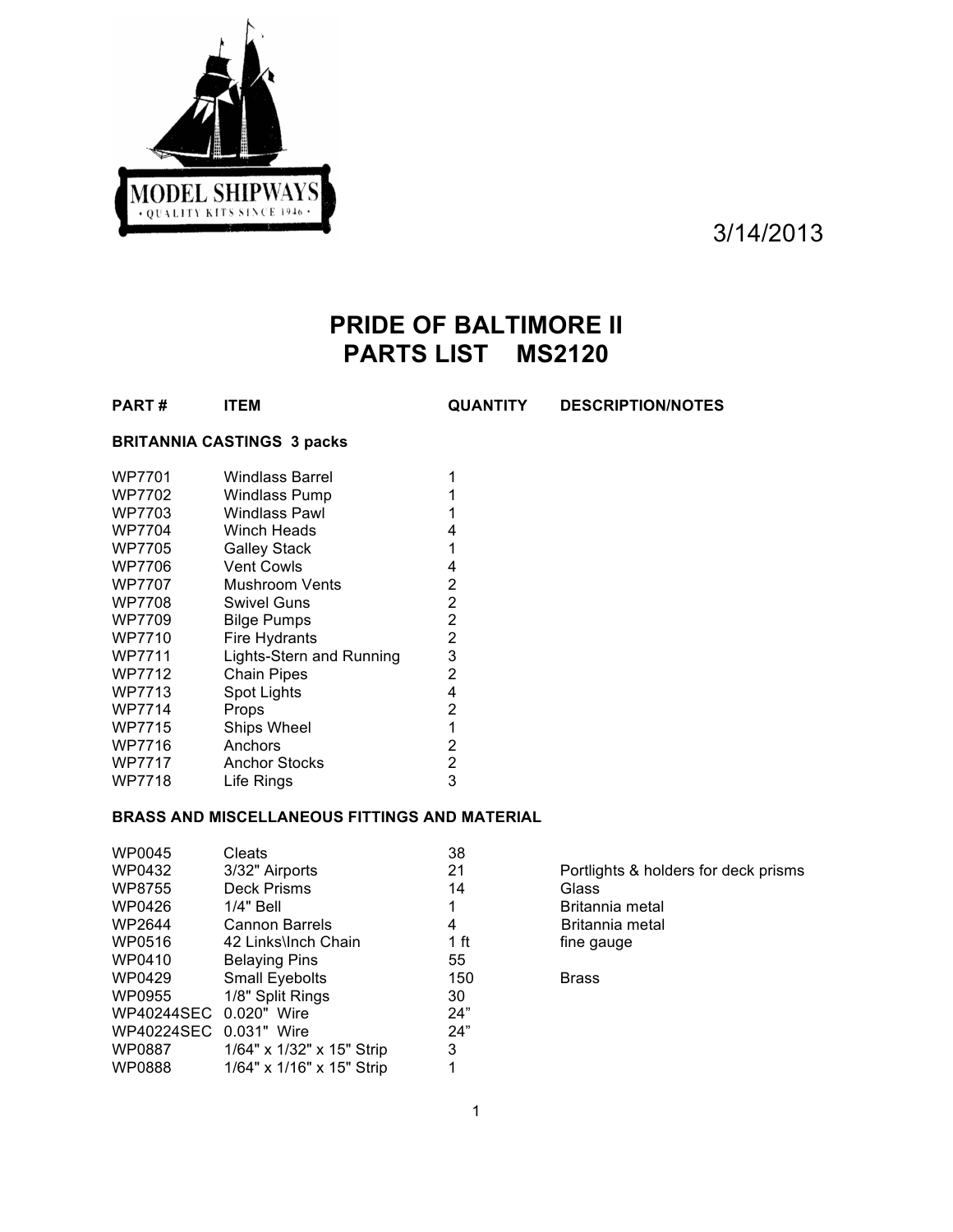| WP160K-12 | 1/32" x 12" Rod      |  |
|-----------|----------------------|--|
| WP125K-12 | $1/16"$ x 12" Tubing |  |

#### **DEADEYES, BLOCKS, AND OTHER WOOD FITTINGS**

Note: All deadeyes and blocks are Walnut unless otherwise noted.

| WP0301 | 3/32" Single Blocks | 105 |
|--------|---------------------|-----|
| WP0302 | 1/8" Single Blocks  | 26  |
| WP0308 | 1/8" Double Blocks  | 22  |
| WP0339 | 1/8" Dia. Deadeyes  | 24  |
| WP0390 | 3/32" Dia. Deadeyes | 36  |

#### **RIGGING LINE**

Note: Rigging line is Cotton/Poly mix . Black line is for standing rigging. Manila is for running rigging. Stain line for other desired coloring.

| WP1218 | 0.008" Dia, Black       | 30 yds           |
|--------|-------------------------|------------------|
| WP1210 | 0.021" Dia, Black       | 10 $vds$         |
| WP1241 | 0.008" Dia. Manila Hemp | $50 \text{ yds}$ |
| WP1242 | 0.021" Dia. Manila Hemp | 10 yds           |

#### **WOOD DOWELS**

Note: All dowels are Beech unless otherwise noted. Dowels are supplied in lengths as noted. Cut to length as required.

| WP5100-24 | $5/64" \times 12"$ |   |
|-----------|--------------------|---|
| WP5101-24 | $1/8" \times 12"$  | 3 |
| WP5103-24 | 3/16" x 24"        | 3 |
| WP5104-18 | $1/4"$ x 18"       |   |
| WP5105-24 | $5/16" \times 24"$ |   |

#### **WOOD STRIPS, SHEETS, AND BLOCKS**

Note: All wood is Basswood or Limewood (European Basswood) unless otherwise noted. Wood strips, sheets, and blocks are supplied in lengths as noted. Cut to length as required.

#### **STRIPS**

| $1/32$ " x $1/32$ " x $24$ "<br>$1/32$ " x $1/16$ " x $24$ "<br>$1/32$ " x $3/32$ " x $24$ "<br>$1/32$ " x $1/8$ " x $24$ "<br>$1/32$ " x $3/16$ " x $24$ " | 20<br>2<br>3 |                              |
|-------------------------------------------------------------------------------------------------------------------------------------------------------------|--------------|------------------------------|
| $1/32$ " x 1" x 24"                                                                                                                                         | 2            |                              |
| $3/64" \times 3/32" \times 24"$                                                                                                                             |              |                              |
| $3/64" \times 3/8" \times 24"$                                                                                                                              | 3            |                              |
| $3/64" \times 1/2" \times 24"$                                                                                                                              | 4            | also use as 1/32             |
| $3/64" \times 1" \times 24"$                                                                                                                                | 1            |                              |
| $1/16" \times 3/32" \times 24"$                                                                                                                             | 55           | Deck planking                |
| $1/16" \times 3/16" \times 24"$                                                                                                                             | 64           | Includes launching way walks |
|                                                                                                                                                             |              |                              |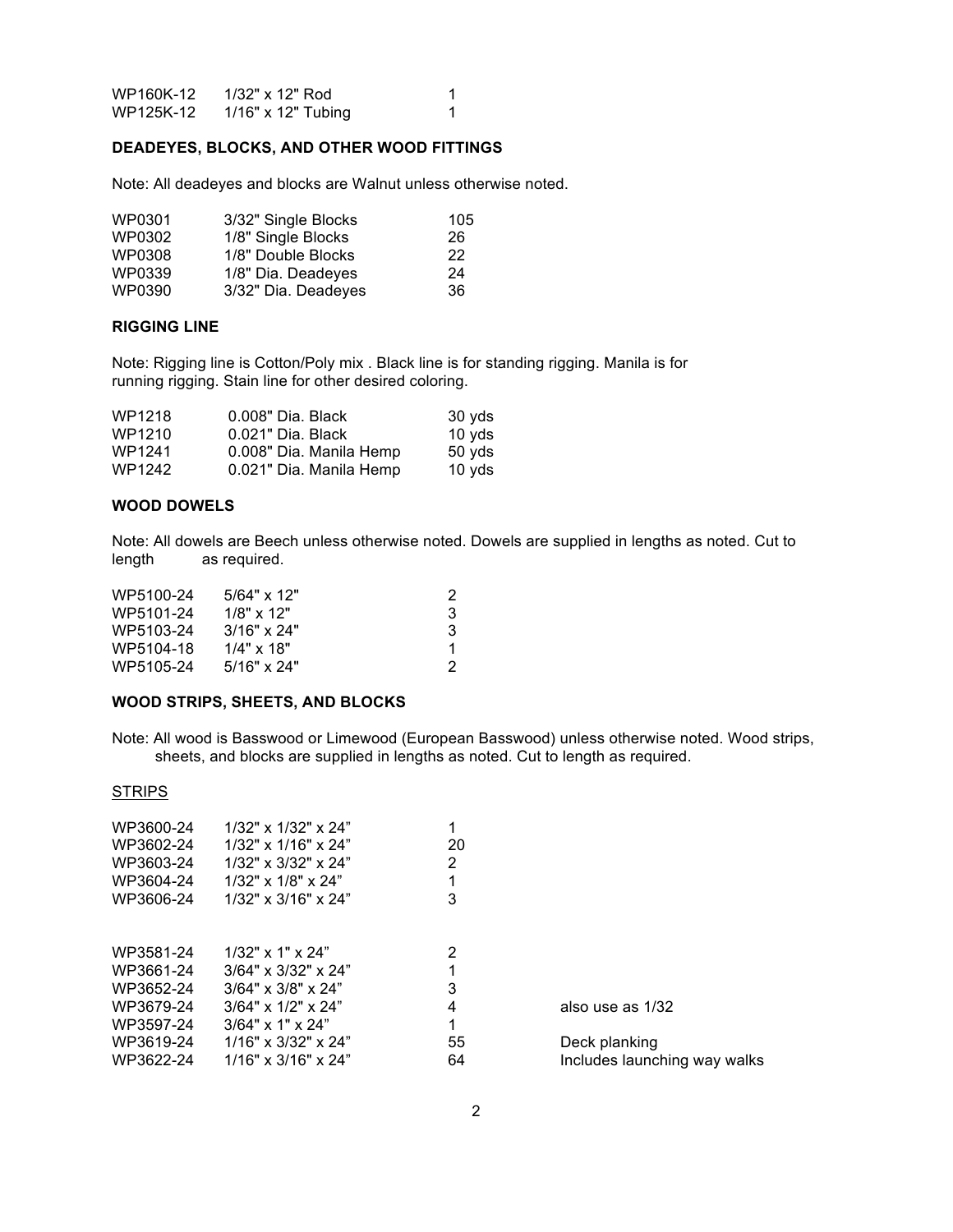| WP3624-24<br>WP3625-24 | $1/16"$ x $1/2"$ x $24"$<br>$3/32$ " x $3/32$ " x $24$ "  | 6<br>8 |                              |
|------------------------|-----------------------------------------------------------|--------|------------------------------|
| WP3665-24<br>WP3631-24 | $3/32$ " x $3/4$ " x $24$ "<br>$1/8$ " x $1/8$ " x $24$ " |        | Launching way supports       |
| WP3640-24              | $3/16" \times 3/16" \times 24"$                           | 6      | Includes launching way rails |
| <b>BLOCKS</b>          |                                                           |        |                              |
| WP3651-24              | $5/16" \times 5/16" \times 12"$                           |        | For bowsprit                 |
| WP3615-24              | $1/2$ " x 1" x 6"                                         | 1      | Stern counter block          |
| WP3605-24              | $3/8$ " x $3$ " x $6$ "                                   |        | Optional cabin trunks        |

## **LASER-CUT WOOD PARTS**

Note: All Laser-Cut wood is Basswood or Limewood (European Basswood) unless otherwise noted.

| <b>WP4619-A</b> | 3/16" Thick Set<br>Keels, Rudder              |   |   | 6 parts  |
|-----------------|-----------------------------------------------|---|---|----------|
| WP4620-B        | 3/16" Plywood Thick Set<br><b>Bulkheads</b>   |   | 1 | 13 parts |
| WP4636-C        | 3/64" Thick Set<br>Boat Parts, Boom/Gaff Jaws | 1 |   | 17 parts |
| WP4627-D        | 3/32" Thick Set<br>Knees, Caps, Stanchions    | 1 |   | 73 parts |
| WP4608-E        | 1/16" Thick Set<br>Planksheer, Gun Carriages  | 1 |   | 38 parts |
| <b>WP4655-F</b> | 1/32" Thick Plywood Set<br>Mast Hoops         | 1 |   | 46 parts |

# **PLANS AND INSTRUCTIONS**

Note: Plans are printed on front and back of a single sheet.

| 5. Rigging and sails 6. Rigging sections<br>Plan. Sheet 5 & 6<br>1<br>Parts List | <b>WP2120MB</b><br><b>WPPL2120-A</b><br>WPPL2120-C<br>WPPL2120 | Instruction Manual<br>Plan. Sheet 1 & 2<br>WPPL2120-B Plan, Sheet $3 & 4$ | 1<br>1. | 1. Laser patterns 2. P-O-B construction<br>3. Hull 4. Hull and spar details |
|----------------------------------------------------------------------------------|----------------------------------------------------------------|---------------------------------------------------------------------------|---------|-----------------------------------------------------------------------------|
|----------------------------------------------------------------------------------|----------------------------------------------------------------|---------------------------------------------------------------------------|---------|-----------------------------------------------------------------------------|

# **PLEASE NOTE :**

**ON SHEET 6 OF 6, DETAIL 6-E, THE TACKLE IS INCORRECT. THE SINGLE BECKET BLOCK SHOULD BE AT THE TOP OF THE TACKLE, NOT AT THE BOTTOM AS SHOWN,**